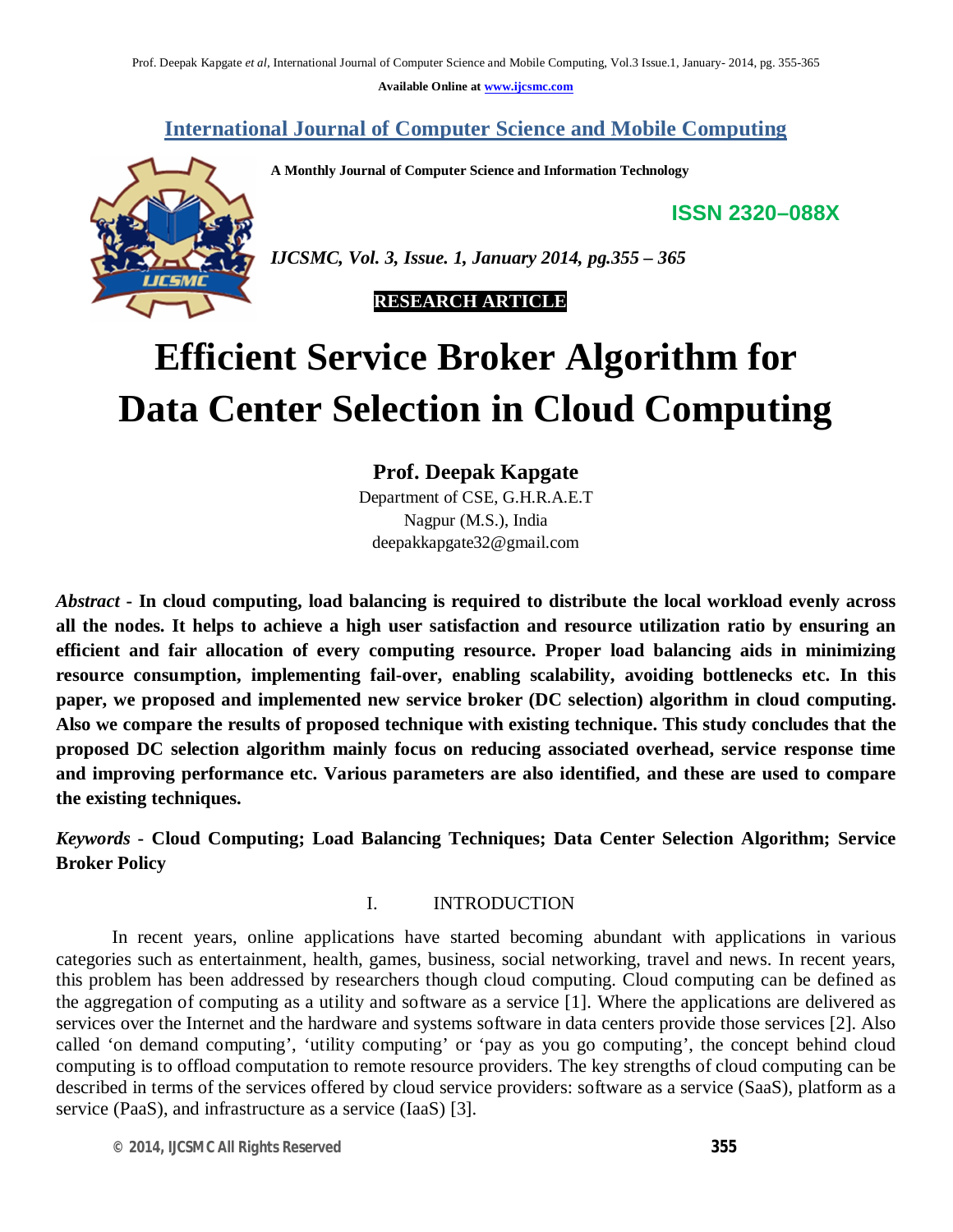Cloud computing has widely been adopted by the industry, though there are many existing issues like Load Balancing, Virtual Machine Migration, Server Consolidation, Energy Management, security, etc. that are not fully addressed [4]. Central to these issues is the issue of load balancing that is a mechanism to distribute the workload evenly to all the nodes in the whole cloud to achieve a high user satisfaction and resource utilization ratio. The present problem with cloud computing is that bottlenecks of the system which may occur due to load imbalance, computing resource distribution inefficiently, Minimum resource consumption. So, Proper load balancing techniques not only helps in reducing costs but also making enterprises as per user satisfaction [5] [6]. Scalability, one of the very important features of cloud computing, is also affected by load balancing. Hence, improving resource utility and the performance of a distributed system in such a way will reduce the energy consumption require efficient load balancing.

In cloud computing load balancing aspect is divided into two broad categories as Data Center Selection so called **DataAppServiceBroker** and Virtual Machine Management (VMM) at each data center so called **DataCenterController**. The paper mainly focuses on implementation of Efficient Service Broker algorithm in which the effective selection of data center for upcoming request is done based on their processing capability. This research shows that how the effective service broker algorithm leads to minimization of load on data centers and reduction in response time felt by users.

The rest of the paper is organized as follows: Section II discusses about the existing load balancing (Service Broker) algorithms. Section IV, explains proposed algorithm and flow chart of proposed algorithm. Section 5 shows the implementation details of algorithm and says about working environment. Section 6 shows the results and comparison analysis. Finally Section 7 concludes the paper with future scope.

#### II. Literature Survey

Load Balancing Algorithms in cloud computing environment generally divide in two categories [13] as Static Load Balancing Algorithms and Dynamic Load Balancing Algorithm [14].

#### A. Static Load Balancing Algorithm

Static Load balancing algorithms assign the tasks to the nodes based only on the ability of the node to process new requests but they do not consider dynamic changes of these attributes at run-time, in addition, these algorithms cannot adapt to load changes during run-time. The process is based solely on prior knowledge of node's processing power, memory and storage capacity, and most recent known communication performance.

Round Robin (RR) and Weighted Round Robin (WRR) are most commonly Static Load Balancing Algorithm used in Cloud Computing. Round Robin Algorithm does not consider server availability, server load, the distance between clients and servers and other factors. In this algorithm server selection for upcoming request is done in sequential fashion. The main problem with this approach is inconsistent server performance which is overcome by WRR. In WRR the weights are added to servers and according to weight amount of traffic directed to servers however for long time connections it causes load tilt.

### B. Dynamic Load Balancing Algorithm

Dynamic Load Balancing Algorithms considers a combination of knowledge based on prior gathered information about the nodes in the Cloud and run-time properties collected as the selected nodes process the task's components. These algorithms assign the tasks and may dynamically reassign them to the nodes based on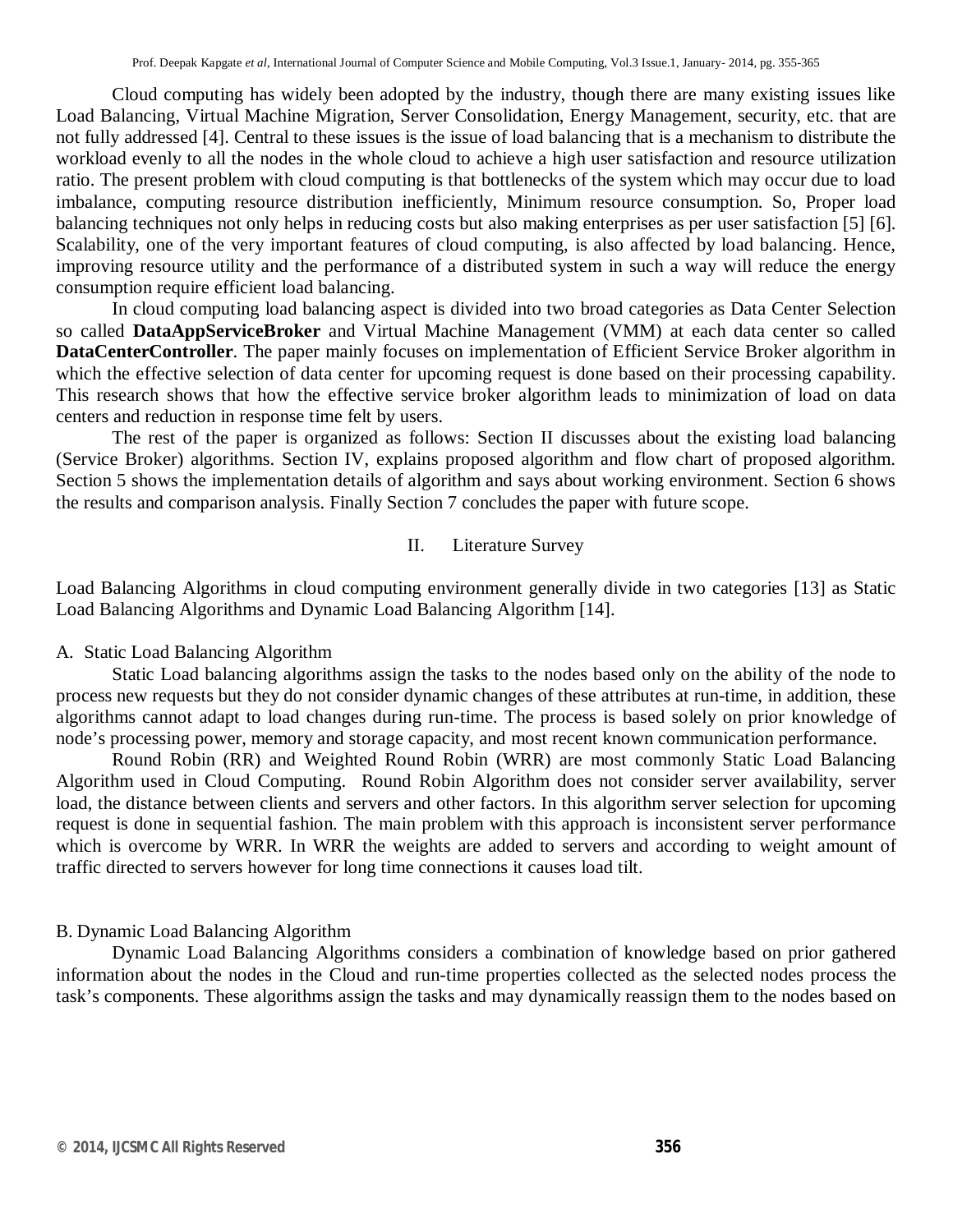the attributes gathered and calculated. However, they are more accurate and could result in more efficient load balancing than Static Load Balancing Algorithm.

Least Connection (LC) and Weighted Least Connection (WLC) are commonly used dynamic load balancing algorithm. In LC the total no of connections on server are identified at run time and the incoming request is sent to server with least number of connections. However LC does not consider service capability, the distance between clients and servers and other factors. WLC considers both weight assigned to service node  $W(S_i)$  and current number of connection of service node  $C(S_i)$  [15][16]. The problem with WLC is as time progresses static weight cannot be corrected and the node is bound to deviate from the actual load condition, resulting in load imbalance.

Xiaona Ren et. al. [17] proposed prediction based algorithm called as Exponential Smoothing forecast-Based on Weighted Least-Connection (ESBWLC) which can handle long-connectivity applications well. In this algorithm the load on server is calculated from parameters like CPU utilization, memory usage, no of connections, size of disk occupation. Then load per processor (Load/p) is calculated and this algorithm uses (Load/p) as historical training set, establishes prediction model and predicts the value of next moment. The limitation with this algorithm is this algorithm does not consider the distance between client and servers, network delay and other factors. Deepak Kapgate et. Al. [25] proposed Extended**- ESBWLC** which overcomes above limitation. In this algorithm author directly calculate the response time at client side. This got response time is store for further reference. The response time at time instance 't+1' is predicted by using current response time at time instance 't' and previously predicted response time for time instance 't'.

In this paper the author is proposing static service broker algorithm which gives improved result in terms of reduction in data center loading, reduction of data centre request timing and reduction of costing of VM and data transfer. Here the author improves the service broker algorithm called service proximity service broker.

#### III. Proposed Service Broker Algorithm

The proposed service broker algorithm is created by combining the advantages of Service Proximity Service Broker and Weighted Round Robin Service Broker Algorithm. Service Proximity Service Broker is the simplest Service Broker implementation. In Service Proximity Service Broker the **earliest region** is selected based on the minimum communication delay and maximum available bandwidth from user base (client) to data center residing region. The region selection is based on the earliest/ highest region in the proximity list and any data center of the selected region is then selected randomly for the user requests to be processed [4] [6]. In Weighted Round Robin Service Broker algorithm the data centre selection is done based on the processing capacity of respective data center.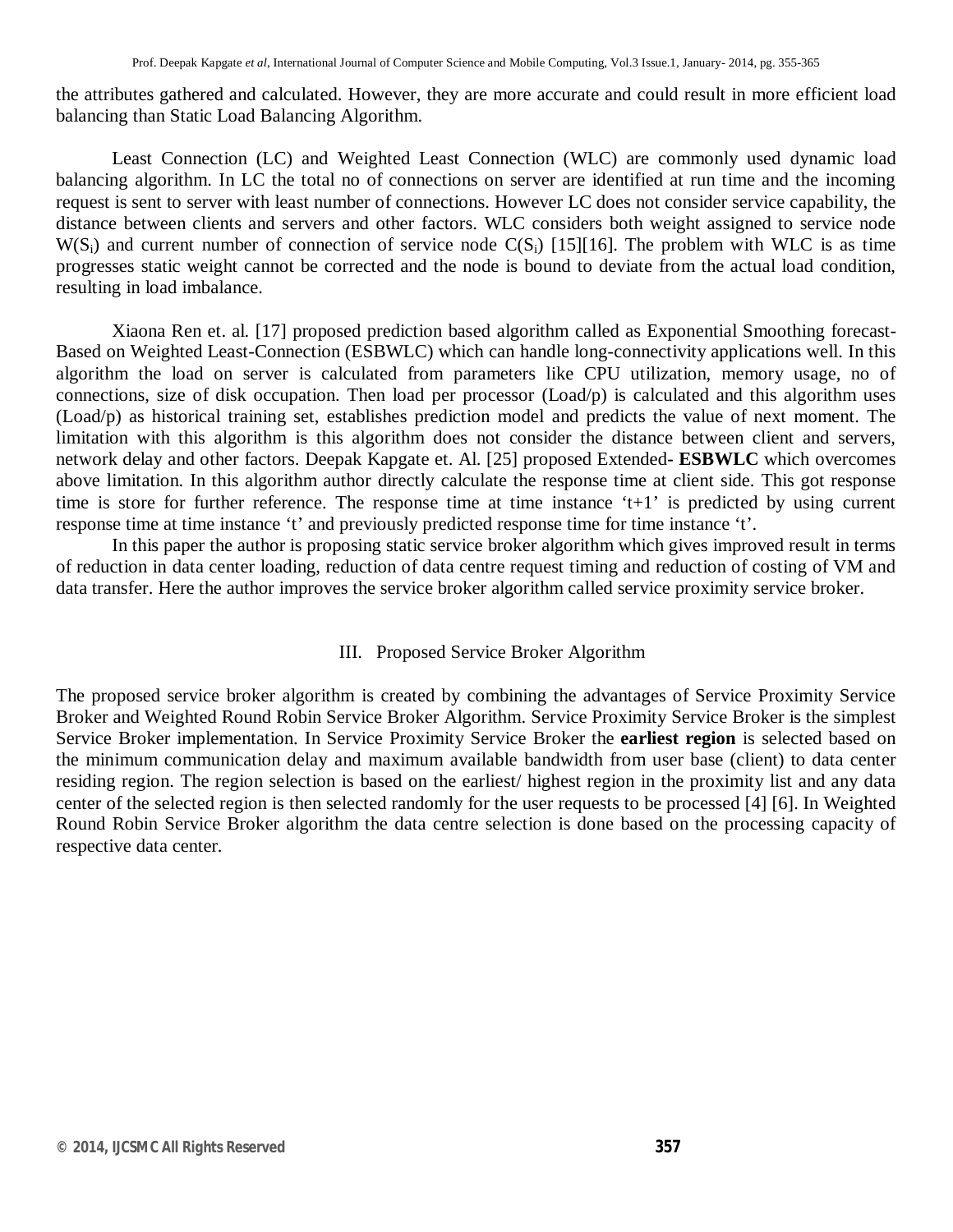

Data center located at the earliest/highest region in the proximity list. If more than one Data center in the same region, selected randomly.

Figure 1. Service Proximity Based Routing

# **Problems using Service Proximity**

- 1) Selection of data center is done randomly when more than one data center in the same region.
- 2) There is a possibility of selection of data center with higher cost.
- 3) For the same configuration, results may be different (random selection) and developers/researchers may get difficulties to use the results.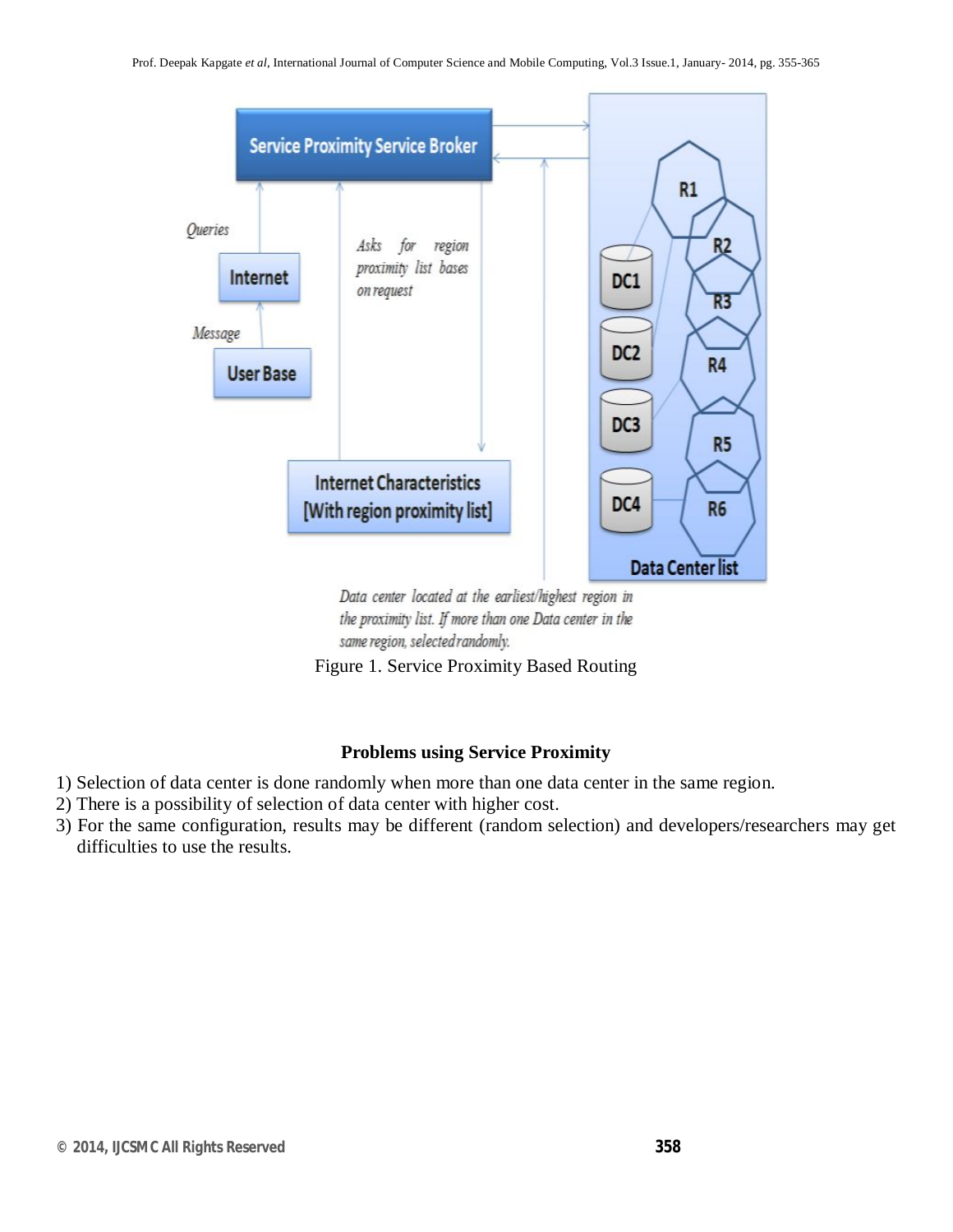The flowchart for Proposed Prediction Algorithm:



Figure 2. Flowchart of Proposed Algorithm

Proposed Algorithm:

1) Calculate the DC region with minimum communication delay and maximum usable bandwidth between user base (client) and data center as **Earliest Region**.

2) Find total number of data centers available at Earliest Region to satisfy upcoming request.

3) If there is single available data centre at Earliest Region then select it to satisfy the upcoming request.

4) If there is multiple data centers at Earliest Region then calculate the Processing Capacity of each data center.

5) Select the number of times the Data Centre is to be selected based on DC processing capacity and instruction and memory requirement of upcoming request.

6) Analyze the results.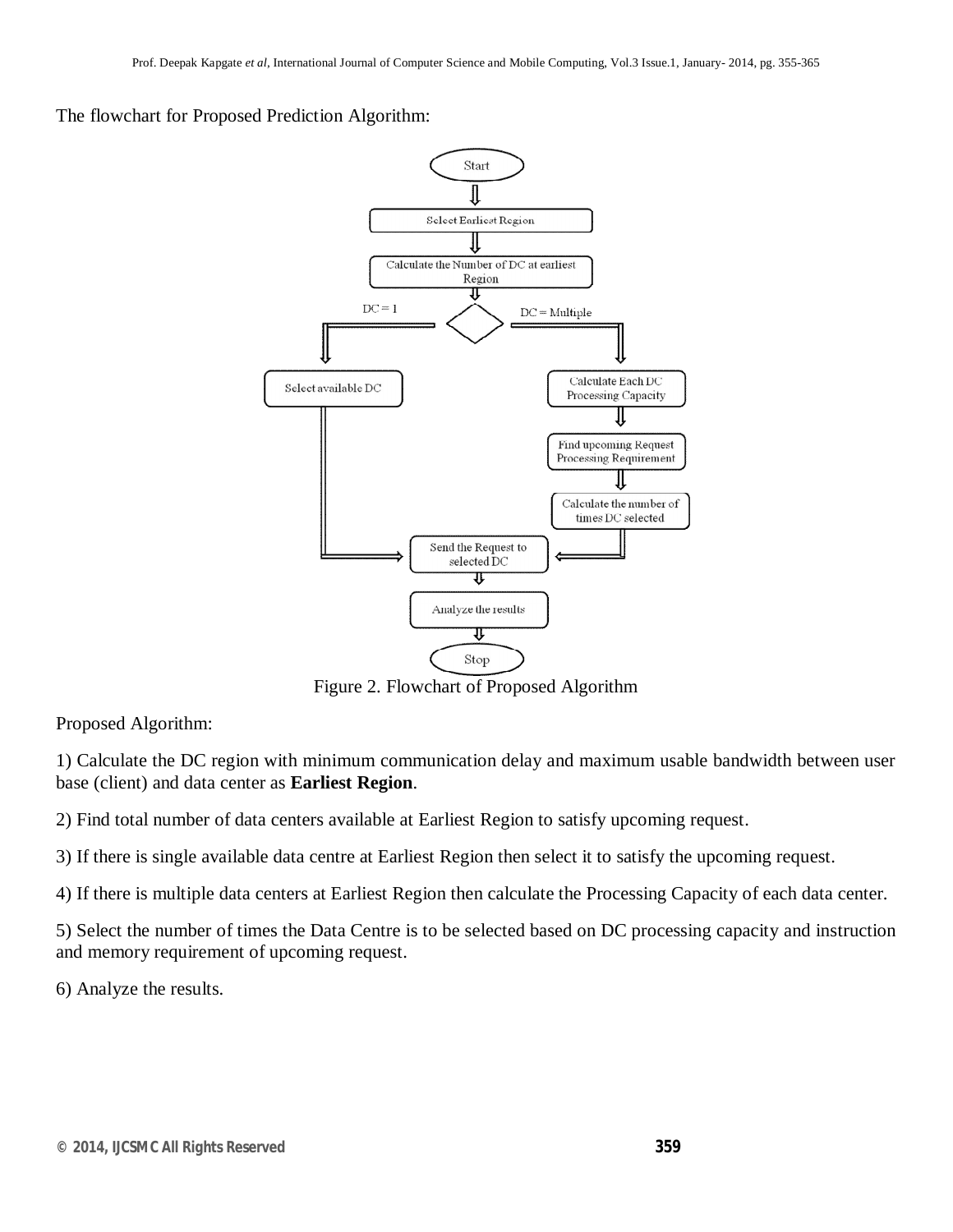#### V. Implementation Details

The working environment for cloud computing where the proposed algorithm is implemented is done using cloud analyst simulator which is built above "CloudSim", "GridSim" and "SimJava". Cloud-Analyst is built on the top of Cloud-sim. Cloud-sim is developed on the top of the Grid-sim.



Figure 3. Cloud-Analyst built on top of Cloud-Sim toolkit

- Application users There is the requirement of autonomous entities to act as traffic generators and behavior needs to be configurable.
- Internet It is introduced to model the realistically data transmission across Internet with network delays and bandwidth restrictions.
- Simulation defined by time period In Cloud-sim, the process takes place based on the pre-defined events. Here, in Cloud-Analyst, there is a need to generate events until the set time-period expires.
- Service Brokers DataCeneterBroker in CloudSim performs VM management in multiple data centers and routing traffic to appropriate data centers. These two main responsibilities were segregated and assigned to DataCenterController and CloudAppServiceBroker in Cloud-Analyst.



Figure 4. Responsibilities- Segregation

#### **Routing of User Requests**

In Cloud-Analyst, how the routing of user request takes place is shown in the figure (figure 2) below including the use of service broker policy and the virtual machine load balancer. [26][27]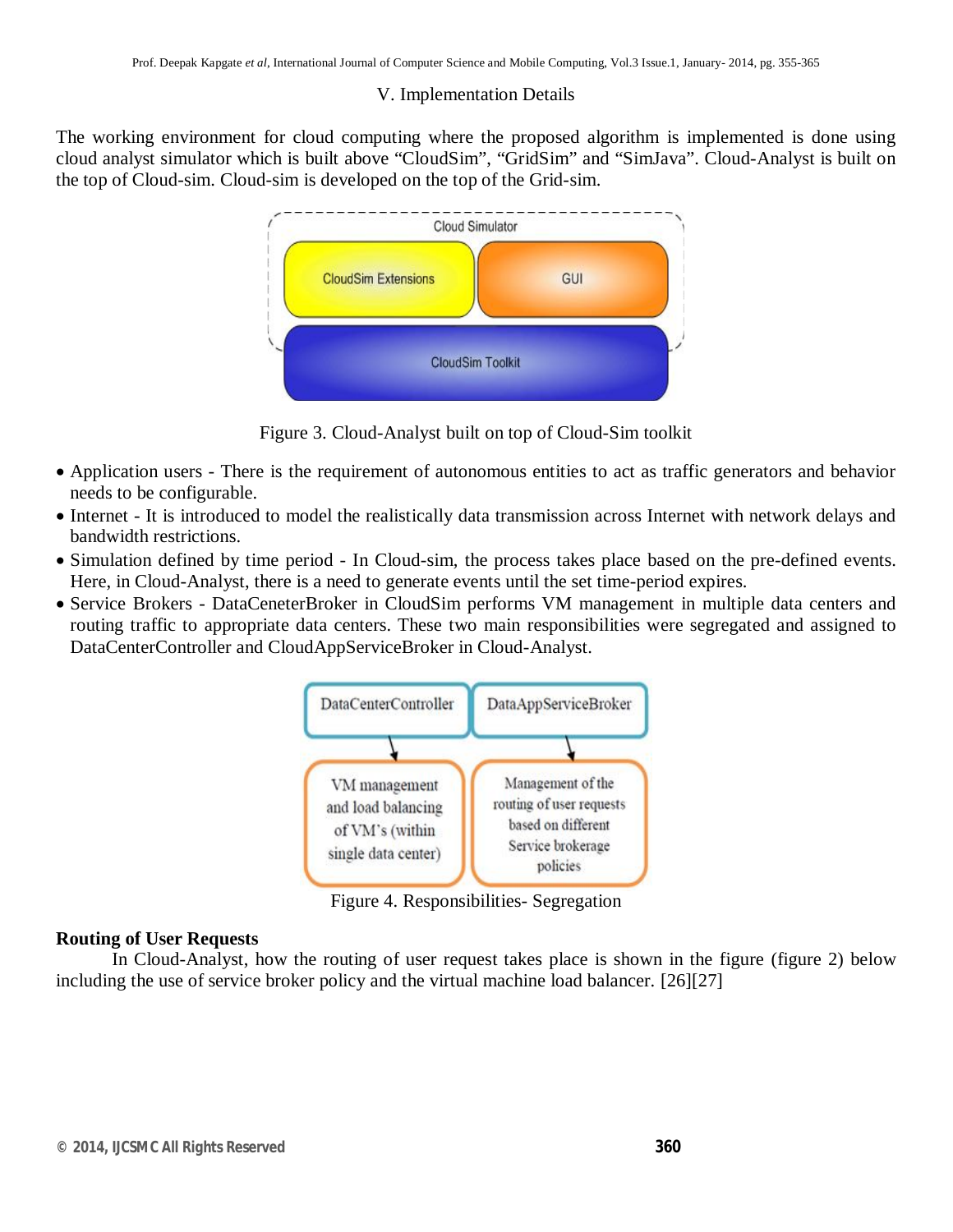

Figure 5. User Requests Routing

User Base generates an Internet Cloudlet, with the application id for the application it is intended and also includes the name of the User Base itself as the originator for routing back the responses. With the Zero delay, REQUEST is sent to the Internet. On receiving the REQUEST, Internet consults the Service broker for the data center selection. The service broker uses any one of the service broker policy based on the REQUEST information and sends information about selected data center controller to the Internet. Using this information, Internet sends the REQUEST to the Data Center Controller. Now Selected Data Center Controller uses virtual machines load balancer and after processing the requests, sends the RESPONSE to the Internet. Now Internet will use the "originator" field of the cloudlet information it received earlier and will add appropriate network delay with RESPONSE and sends to the User Base.

### VI. Results Calculated

The Proposed algorithm is implemented using simulation Cloud-Analyst. The scenario is taken where the data centers are located at single regions with user bases requesting services from different regions. The simulation runs approximately 60 min amount of time and the final result screen shown below as -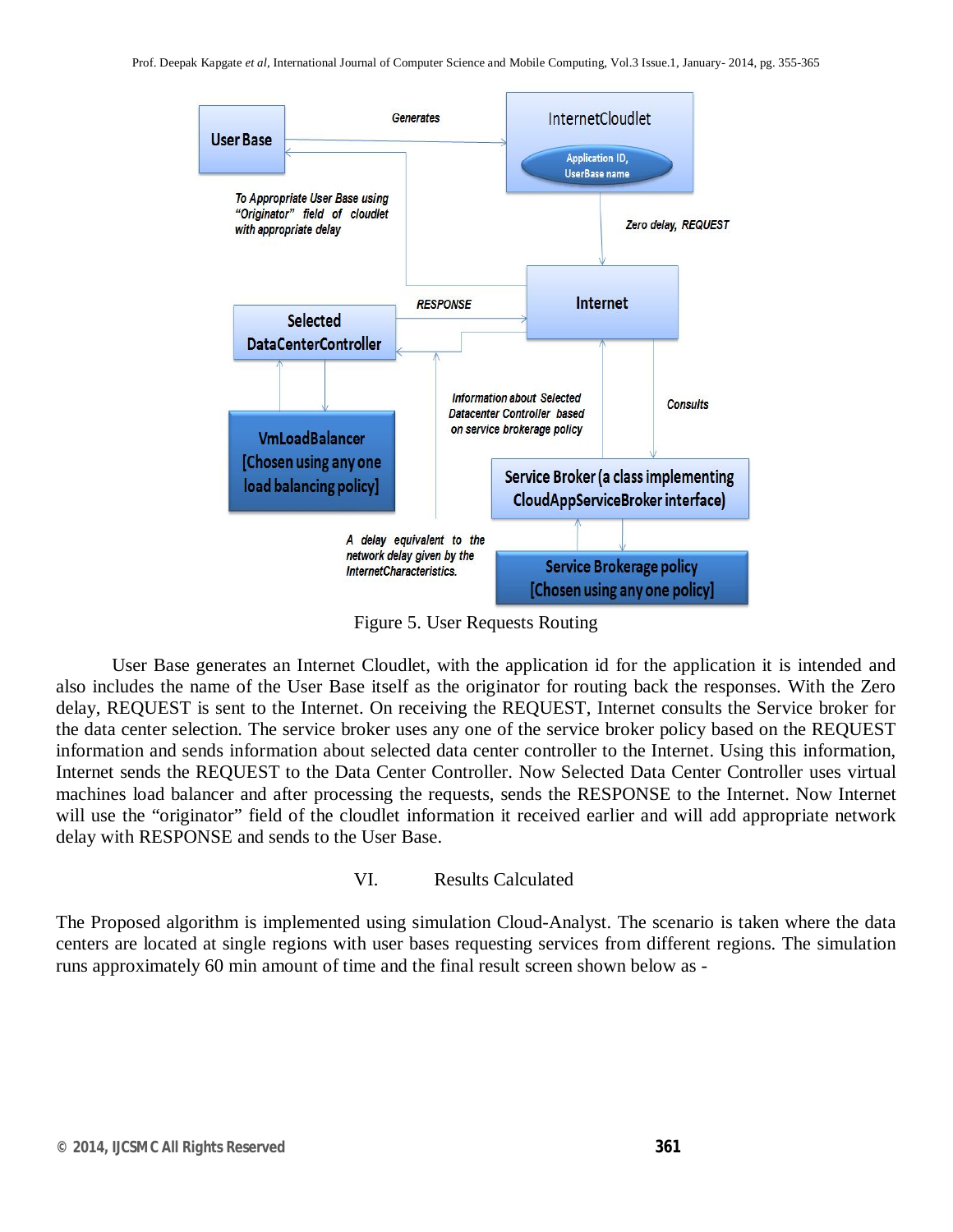Prof. Deepak Kapgate *et al*, International Journal of Computer Science and Mobile Computing, Vol.3 Issue.1, January- 2014, pg. 355-365



Figure 5. Cloud Analyst Main Result Screen

In above screen the lines shows that the user base is requesting service from corresponding data center or server. The values shown at boxes at each user bases represents the response time observed by respected user base. The values are the minimum response time calculated at client side wile requesting service from data center in the duration of simulation was running ,similarly it shows the maximum response time and the average response time from above two calculated values.



Figure 6. Result Screen Showing UB Response Time

The Simulation also shows the user base hourly average response time plotted on graph as shown in above figure.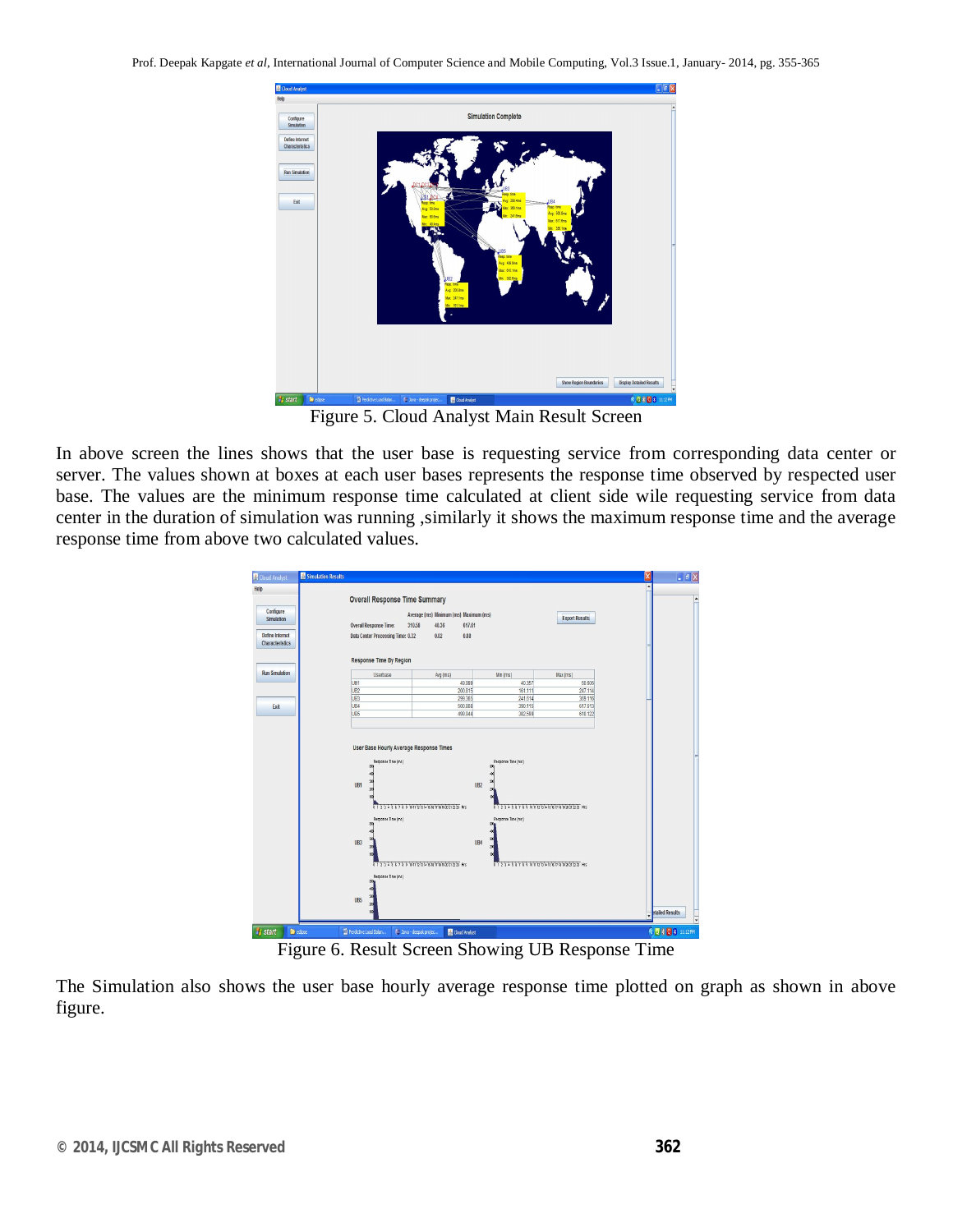#### VII. Comparative Analysis

#### **A. Experiment 1 – Comparison DC Request Service Timing.**

The graph shows reduction in average DC service request timing for proposed algorithm as compared to service proximity service broker algorithm.



Figure 10.Graph Showing DC Request Service Timing

## **B. Experiment 2 – Comparison of DC Costing.**

The graph shows reduction in average DC Costing timing for proposed algorithm as compared to service proximity service broker algorithm.



Figure 10.Graph Showing DC Costing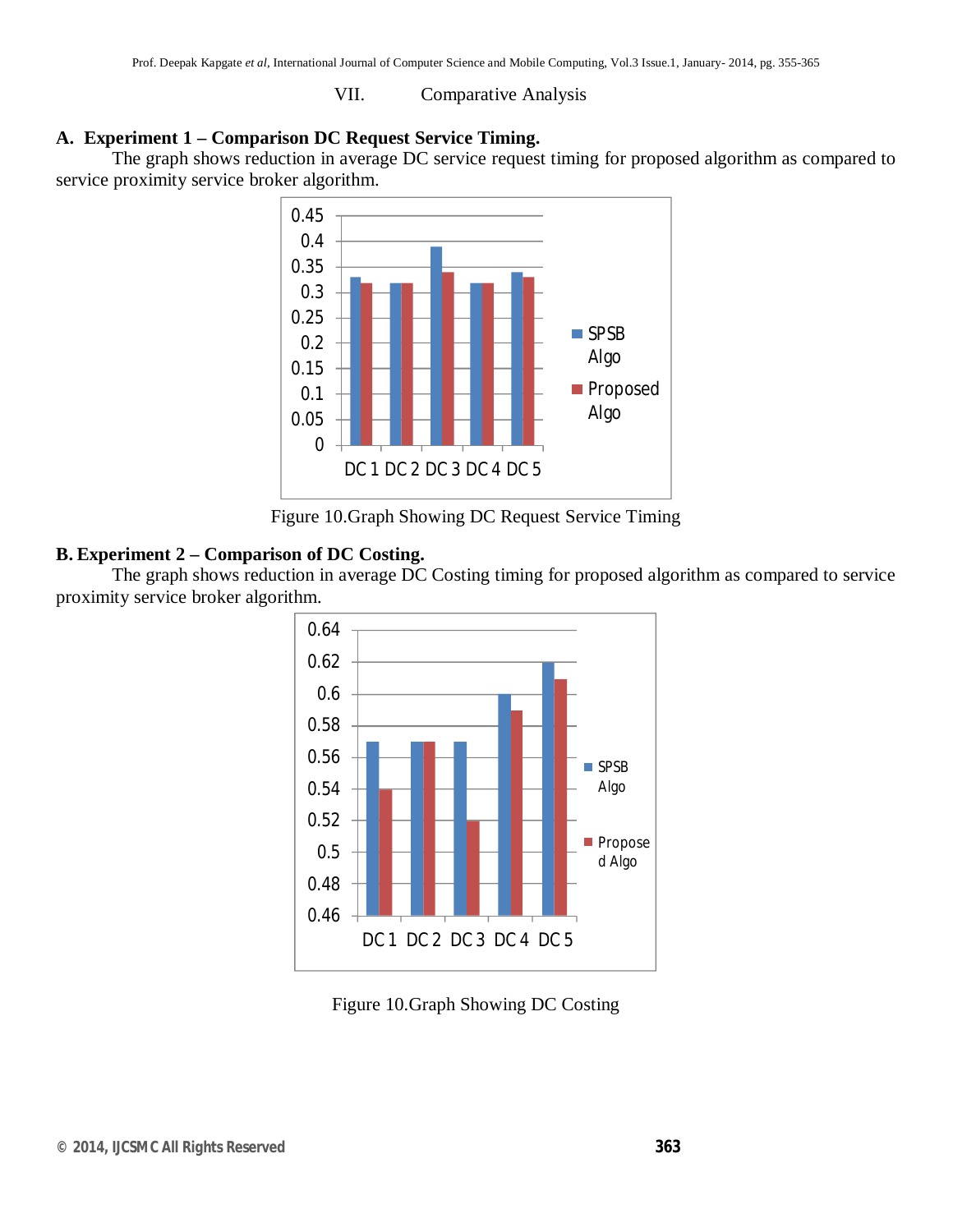#### VIII. Conclusion

Considering the unique features of long-connectivity applications, an algorithm is proposed which improves the performance of existing service proximity service broker algorithm. Proposed algorithm optimizes the number of connections and reduces average DC request service timing. Finally, experiments show that proposed algorithm improves the performance of existing SPSB algorithm. The future work may include desig and development of effective service broker algorithm for multimedia and live streaming web applications.

#### References

- [1] Vogels, "A head in the clouds the power of infrastructureas as service", Proceedings of the 1<sup>st</sup> Workshop on Cloud Computing and Applications, CCA'08.
- [2] Armbrust, A.Fox, R.Griffith, A.Joseph, R.Katz, A.Konwinski, G.Lee,DPatterson, A.Rabkin, I.Stoica, , "Above the clouds : A Berkeley view of cloud computing, Technical Report UCB / EECS -2009-28,2009.
- [3] J.Carolan, S.Gaede, J.Baty, G.Brunette, A.Licht, J.Remmell, L.Tucker, J.Weise, "Introduction to cloud computing architecture", whitepaper, 2009.
- [4] Rimal B.P., Choi E. and Lumb I.**, "**A Taxonomy and Survey of Cloud Computing Systems**"**, IEEE 5th International Joint Conference on INC, IMS and IDC, pp - 44-51, 2009.
- [5] Mata-Toledo R. and Gupta P. (2010)**, "**Cloud Load Balancing Techniques: A Step towards Green**"** Journal of Technology Research, Volume No-2 issue - 1, 1-8.
- [6] Alakeel A. M., "A Fuzzy Dynamic Load Balancing Algorithm for Homogenous Distributed Systems" International Journal of Computer Science and Network Security, 10(6), 153-160, 2010.
- [7] E.Marinelli, "Hyrax: cloud computing on mobile devices using Map Reduce", Master's Thesis, Carnegie Mellon University, 2009.
- [8] M.Satyanarayanan, P.Bahl, R.Caceres, N.Davies, "The case for VM-based cloudlets in mobile computing, IEEE Pervasive Computing, volume  $-8$ , 2009, pp  $-14-23$ .
- [9] Mei,W., Chan,T. Tse,A , "Tale of clouds : paradigm comparis on sandsome thoughtson research issues", ProceedingsoftheAsia-PacificServices Computing Conference, APSCC' IEEE, 2008, pp - 464–469.
- [10] Xiaona Ren, Rongheng Lin,Hua Zou, "a dynamic load balancing strategy for cloud computing platform based on exponential smoothing forecast", IEEE ccis2011, pp – 220 – 225, 2011.
- [11] Qingfeng Liu, Xie Jian, Jicheng Hu, "An optimized solution for mobile environment using mobile cloud computing", IEEE International
- Conference on Wireless Communications, Networking and Mobile Computing , 2009 Algorithm for Task Scheduling Based On Activity Based Costing in Cloud Computing", International Conference on Bioinformatics and Biomedical Engineering , 2009, Page(s): 1 – 3.
- [13] Luo Yongjun, LiXiaole, and Sun Ruxiang, "Load Balancing Algorithms Overview," Information Development and Economy, vol. 18, 2008, pp. 134–136.
- [14] M. Randles, D. Lamb, and A. Taleb-Bendiab, "A Comparative Study into Distributed Load Balancing Algorithms for Cloud Computing," 2010 IEEE 24th International Conference on Advanced Information Networking and Applications Workshops, 2010, pp. 551–556.
- [15] Tian Shaoliang, Zuo Ming, and Wu Shaowei, "An improved load balancing algorithm based on dynamic feedback," Computer Engineering and Design, vol. 28, 2007, pp. 572–573.
- [16] Zheng Qi, "Load balancing algorithm based on dynamic feedback," Computer Age, 2006, pp. 49–51.
- [17] Xiaona Ren ; Rongheng Lin ; Hua Zou, " A dynamic load balancing strategy for cloud computing platform based on exponential smoothing forecast", 2011 IEEE International Conference on Cloud Computing and Intelligence Systems (CCIS), Page(s): 220 – 224
- [18] Elghoneimy, E.; Bouhali, O.; Alnuweiri, H., "Resource allocation and scheduling in cloud computing", International Conference on Computing, Networking and Communications (ICNC), 2012 , Page(s): 309 – 314.
- [19] Khazaei H., Misic J. "Performance Analysis of Cloud Computing Centers Using M/G/m/m+r Queuing Systems", IEEE Transactions on parallel and distributed systems, Volume: 23, Issue : 5,2012, PP: 936 – 943.
- [20] Murata Y., Egawa R., Higashida M., Kobayashi H.,"A History-Based Job Scheduling Mechanism for the Vector Computing Cloud" , IEEE/IPSJ International Symposium on Applications and the Internet(SAIT), 2010, Page(s): 125 – 128.
- [21] Chih-Yung Chen; Hsiang-Yi Tseng, "An Exploration of the Optimization of Excutive Scheduling in the Cloud Computing" , IEEE International Conference on Advanced Information Networking and Applications Workshops (WAINA), Page(s): 1316 – 1319,2012.
- [22] Hu Wu; Zhuo Tang; Renfa Li , "A priority constrained scheduling strategy of multiple workflows for cloud computing", IEEE international conference on Advanced Communication Technology (ICACT), Page(s): 1086 – 1089, 2012.